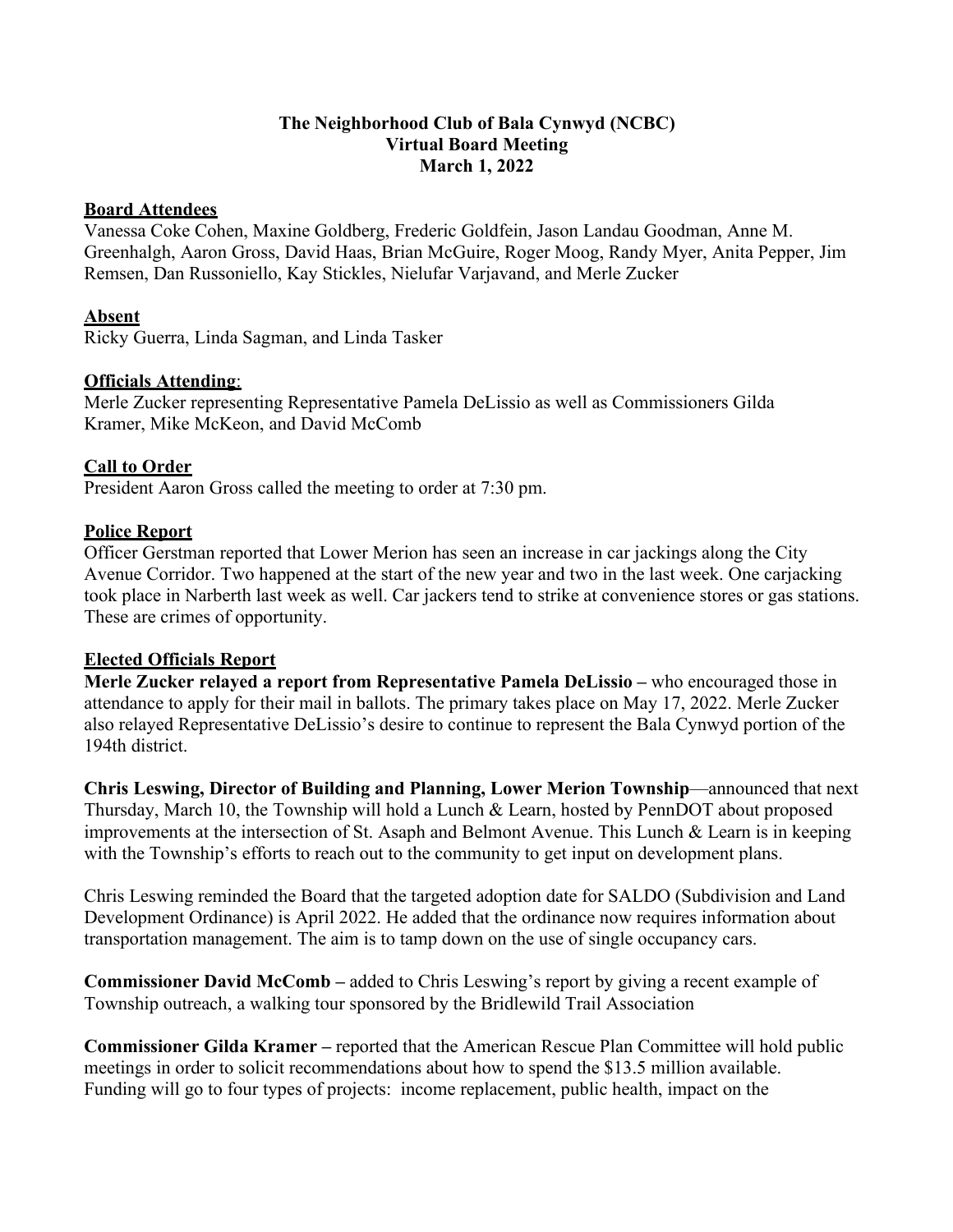community, and infrastructure projects. Commissioner Kramer reported that the County is also soliciting ideas for funding. The County is putting a priority on such issues as affordable housing and behavioral health. The window to apply closes April 30, 2022.

Roger Moog asked if funding for a Master Plan could be included by the township in the AFC funding, as suggested by Representative Pamela DeLissio and Commissioner Mike McKeon. Commissioner Kramer said she would look into the matter.

Linda Tasker will serve as the liaison for the sustainability committee. She added that the Township has rain barrels and compost bins available for residents.

COVID cases have come down (the Township reported fifty-one cases last week).

Citizens can request mail-in ballots for the entire year but need to do each year.

**Commissioner Mike McKeon** – reported that the Belmont Hills Library will apply for funding for an addition through the American Rescue Plan. He announced that the TSA resolution will come out on March 9. The pool fees will stay the same as the 2020 rates for 2022 and 2023.

# **President's Report**

**President Aaron Gross** – reported that the NCBC purchased four trees. President Gross asked for volunteers as tree tenders and tree planters. He recommended that property owners along the Cynwyd Heritage Trail plant trees on their property along the Trail.

President Gross announced that the NCBC sent out an additional eight hundred membership letters, many to apartment dwellers. He would like to hand out promotional materials during homeowner settlements. He would like to re-engage businesses and increase the NCBC presence on social media.

Treasurer's Report **Past President Ricky Guerra** – No report.

## **Secretary's Report**

**Secretary Anne M. Greenhalgh** – presented the February 2022 minutes. Anita Pepper moved to approve the February minutes. Vanessa Coke Cohen seconded the motion. Randy Myer abstained. The Board approved the February 2022 minutes.

## **1 BELMONT AVENUE, PARTIAL REDEVELOPMENT PRESENTATION**

George Broseman, Pete Sikora, Bob Keane, and Patrick Stewart presented the proposed development of the 1 Belmont site, formerly known as the GSB building and currently Karr Barth building. The developer has made three conditional use requests:

The City Avenue District zoning regulations contain various general design standards for redevelopment in the District. When the City Avenue District zoning was adopted, and through later amendments, it was recognized that the goals and objectives of the District could be better served by allowing for flexibility in design. Accordingly, the Code provides a mechanism for flexibility in design by Conditional Use.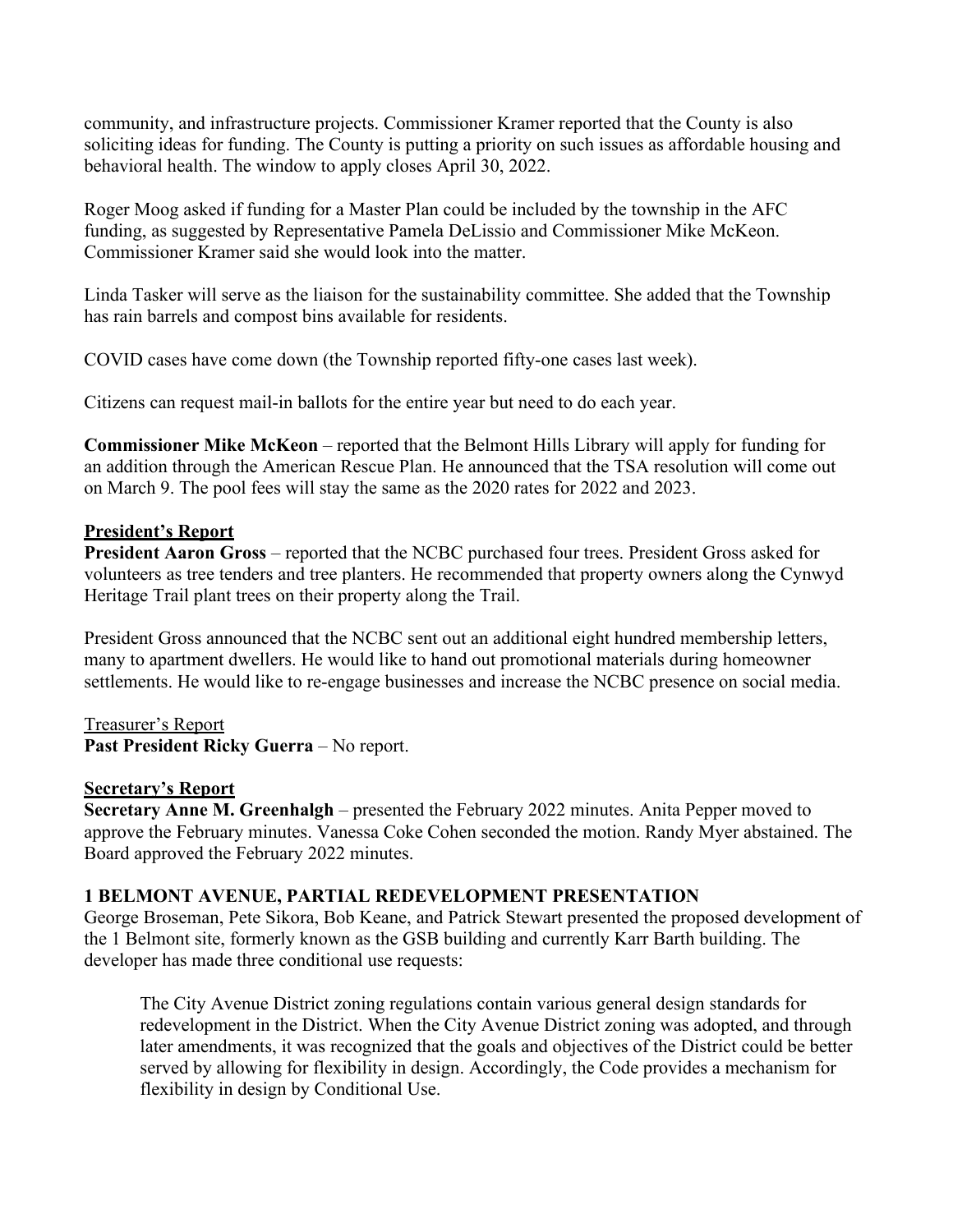Conditional Use approval is sought for three items: (a) the build-to line requirement for Building B and West Drive to allow for a larger public gathering space in the location suggested by Township Planning staff; (b) the build-to line requirement for an area adjacent to Building A and the St. Asaphs Road/Belmont Avenue intersection to provide a larger setback along portions of the building; and (c) to provide the building stepbacks as shown on the plans.

Vanessa Coke Cohen moved that the NCBC take no position; Anita Pepper seconded the motion. Randy Myer, David Haas, and Merle Zucker abstained. Maxine Goldberg and Roger Moog voted against the motion. The Board passed the motion.

## **DAN ALVA, Sutton Terrace**

Dan Alva is the President of a coalition of condominium, home, and apartment owners in the neighborhood who are concerned about the development of the City Avenue District and the possible ill effects of unchecked and uncoordinated development. Dan Alva is opposed to a round-about at the intersection of Belmont and St. Asaph's. Commissioner McComb encouraged everyone to attend the March 10 meeting with PennDOT.

Dan Alva presented a petition to the Neighborhood Club and asked that the Board support the petition and circulate it to its members. Roger Moog made a motion to support the petition and send it in an eblast to members. No one seconded the motion because of concern about the appropriateness of the NCBC sending out a petition on behalf of another organization. President Aaron Gross said he would release a message to members about the roundabout in advance of the Township's March  $10<sup>th</sup>$  meeting.

#### **Standing Committee Report**

**Membership Committee –** Vanessa Coke Cohen – No report.

**Public Service and Improvement**, Anita Pepper & Anne Greenhalgh – Anne Greenhalgh reported that the NCBC can get on the construction schedule as soon as the Board settles on roofing materials. Anita Pepper recommended that the Board apply for funding from the American Rescue Plan on the grounds that the pavilion is intended to enhance social well-being in the post-COVID era.

**Zoning –** Frederic Goldfein, Dan Russoniello, and Brian McGuire plan to convene the committee. President Aaron Gross commended on Zoning Application 4559: The Zoning Officer ruled that developers cannot charge for required on-site parking. He suggested that the Board "should think about coming up with a statement of position supporting the Zoning Officer's determination and/ or opposing the owner at the March 17, 2022 Zoning Hearing Board meeting."

**Environmental Committee** – Kay Stickles reported that Linda Tasker and she will explore all compost initiatives in the Township.

**Farmers Market** – Nielufar Varjavand reported that Bob Pierson from Farm to City is organizing a Farmer's Market at 1 Belmont Avenue in May or June on Saturdays from 10:00 a.m. – 1:00 p.m.

**Federation –** Maxine Goldberg reported the previous reports have covered most of what was discussed